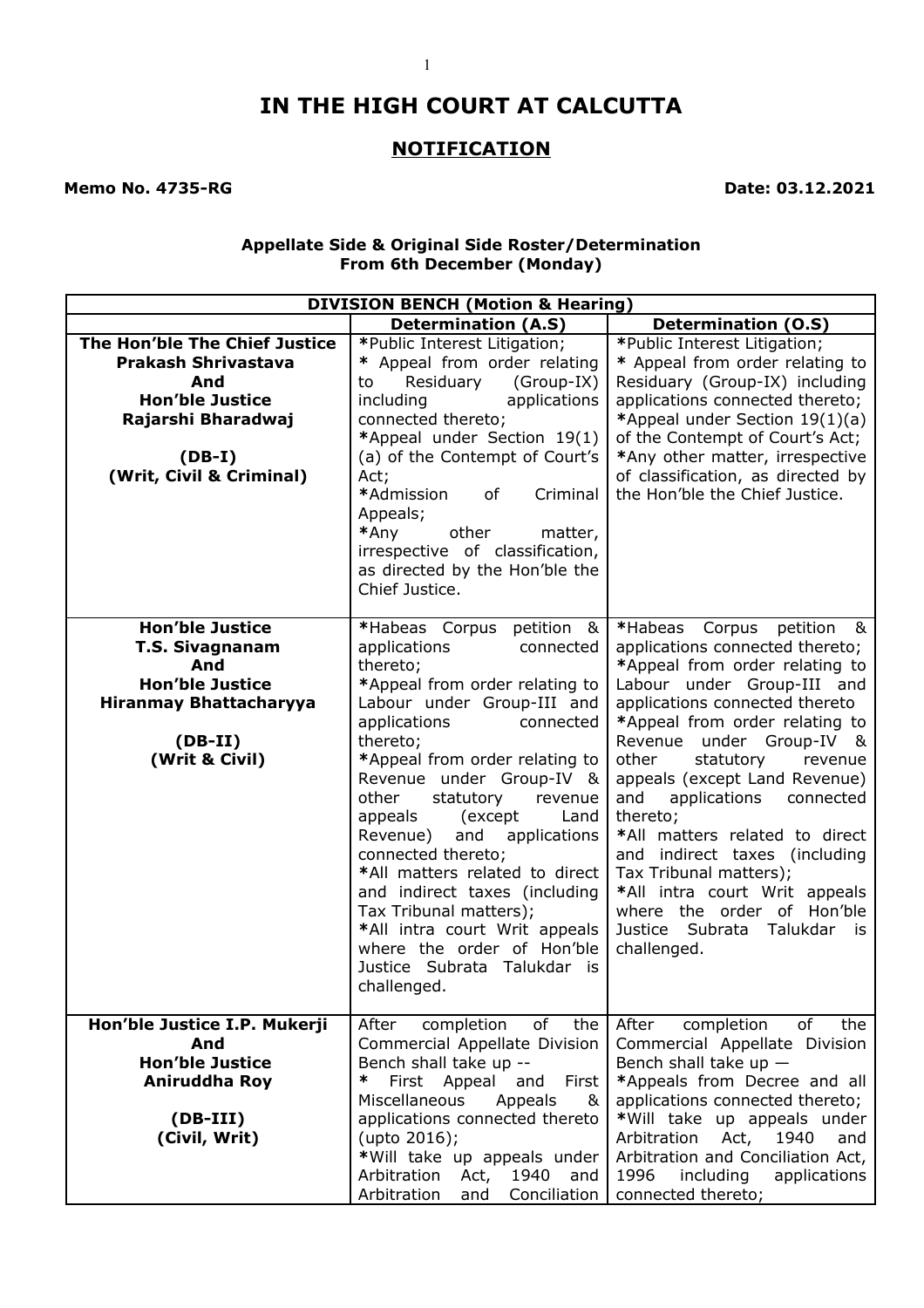|                                                                                                                              | Act, 1996<br>including<br>applications<br>connected<br>thereto;<br>* Hearing of writ appeals<br>irrespective of classifications<br>and year;<br>*Reference/appeal relating to<br>Chartered Accountants Act,<br>1949<br>and<br>Company<br>Secretaries Act, 1980;<br>* Criminal contempt matters.                                                                                                                                                                                                                                                                                                                                                  | *Civil<br>appeals from orders<br>arising out of Interlocutory<br>matters relating to Trade Mark,<br>Patent & Design Act, Company,<br>Arbitration, Suits, Admiralty<br>and also Appeals from orders<br>arising out of Originating<br>summons, other suits and also<br>Civil Appeals from orders which<br>have not been assigned to any<br>other Bench & applications<br>connected thereto;<br>∗<br>Hearing of writ appeals<br>irrespective of classifications<br>and year;<br>*Reference/appeal relating to<br>Chartered<br>Accountants Act,<br>1949 and Company Secretaries<br>Act, 1980;<br>* Criminal contempt matters. |
|------------------------------------------------------------------------------------------------------------------------------|--------------------------------------------------------------------------------------------------------------------------------------------------------------------------------------------------------------------------------------------------------------------------------------------------------------------------------------------------------------------------------------------------------------------------------------------------------------------------------------------------------------------------------------------------------------------------------------------------------------------------------------------------|---------------------------------------------------------------------------------------------------------------------------------------------------------------------------------------------------------------------------------------------------------------------------------------------------------------------------------------------------------------------------------------------------------------------------------------------------------------------------------------------------------------------------------------------------------------------------------------------------------------------------|
| Hon'ble Justice Harish Tandon<br>And<br><b>Hon'ble Justice</b><br><b>Rabindranath Samanta</b><br>$(DB-IV)$<br>(Civil & Writ) | * Admission of Appeals under<br>Order XLI Rule 11 of the Code<br>1908<br>of Civil<br>Procedure,<br>applications<br>including<br>connected<br>thereto<br>(upto<br>$2016$ ;<br>* Matters relating to Tribunals<br>under Articles 323A and 323B<br>of the Constitution of India<br>applications<br>including<br>connected thereto (excluding<br>tax matters);<br>* Matters under Section 27 of<br>the<br>Electricity<br>Regulatory<br>Commission<br>Act,<br>1998<br>including applications<br>connected thereto;<br>* Appeal from order relating<br>to Education under Group-II<br>applications connected<br>and<br>thereto;<br>* Lawazima Matters. | * Matters relating to Tribunals<br>under Articles 323A and 323B<br>of the Constitution of India<br>including<br>applications<br>connected thereto (excluding<br>tax matters);<br>* Matters under Section 27 of<br>the<br>Electricity<br>Regulatory<br>Commission Act, 1998 including<br>applications connected thereto;<br>* Appeal from order relating to<br>Education under Group-II and<br>applications connected thereto.                                                                                                                                                                                             |
| <b>Hon'ble Justice Soumen Sen</b><br>And<br><b>Hon'ble Justice</b><br>Ajoy Kumar Mukherjee<br>$(DB-V)$<br>(Civil)            | * Admission of Appeals under<br>Order XLI Rule 11 of the Code<br>οf<br>Civil<br>Procedure,<br>1908<br>including<br>applications<br>connected<br>thereto<br>(2017)<br>onwards);<br>∗<br>First Appeal<br>First<br>and<br>Miscellaneous<br>Appeals<br>&<br>applications connected thereto<br>(2017 onwards);<br>* Matrimonial & Family Court<br>Appeals & matters relating to<br>Guardianship<br>including<br>applications<br>connected<br>thereto;                                                                                                                                                                                                 |                                                                                                                                                                                                                                                                                                                                                                                                                                                                                                                                                                                                                           |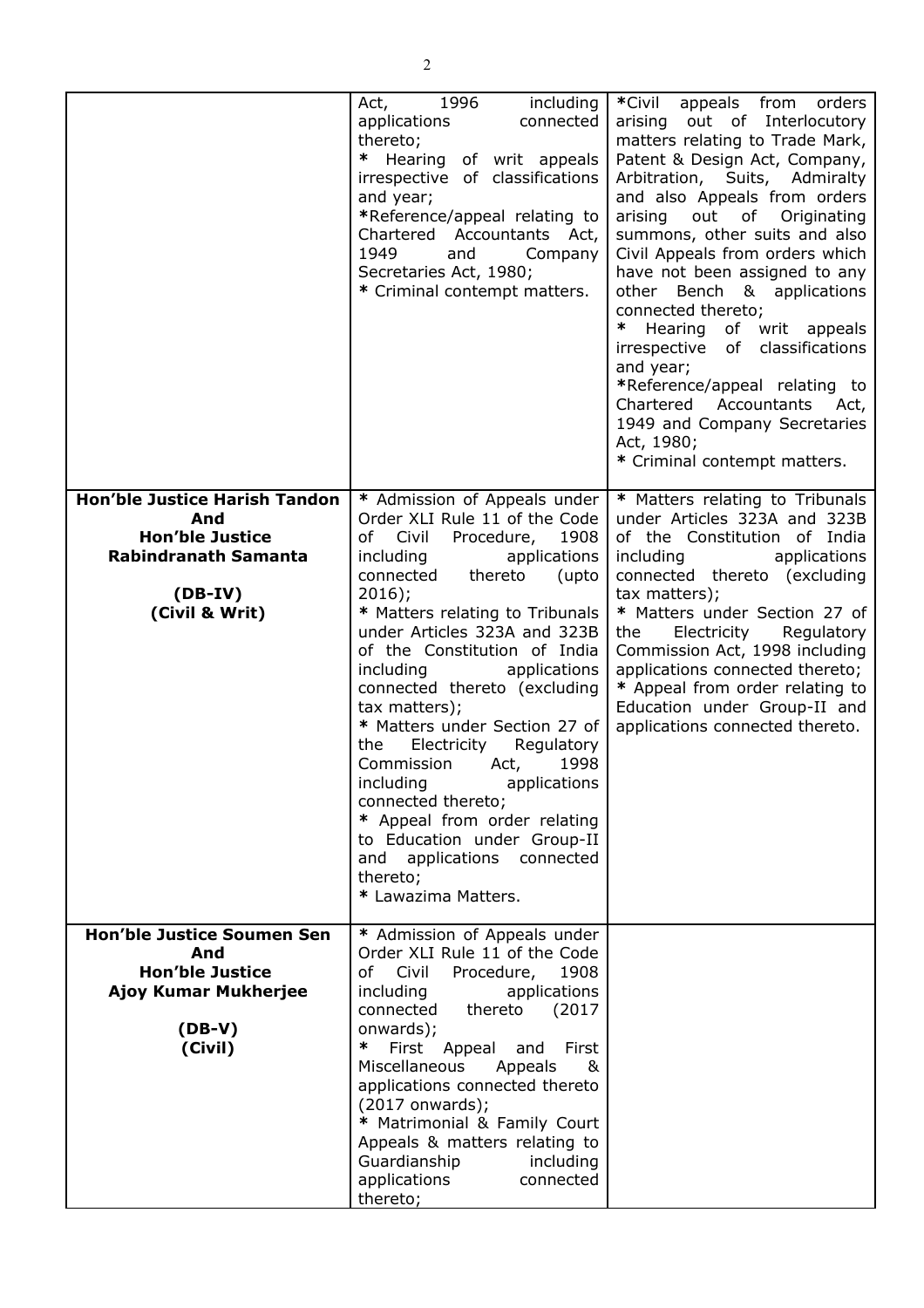|                                                                                                                                              | * Admission of Appeals under<br>Section 30 of the Employees'<br>Compensation Act, 1923;<br>* Lawazima matters.                                                                                                                                                                                                                                                                                                                                                                                                                                                                                                        |                                                                                                                                                                                                                                                                                                                                                                                                                                                |
|----------------------------------------------------------------------------------------------------------------------------------------------|-----------------------------------------------------------------------------------------------------------------------------------------------------------------------------------------------------------------------------------------------------------------------------------------------------------------------------------------------------------------------------------------------------------------------------------------------------------------------------------------------------------------------------------------------------------------------------------------------------------------------|------------------------------------------------------------------------------------------------------------------------------------------------------------------------------------------------------------------------------------------------------------------------------------------------------------------------------------------------------------------------------------------------------------------------------------------------|
| <b>Hon'ble Justice</b><br>Joymalya Bagchi<br>And<br><b>Hon'ble Justice</b><br><b>Bivas Pattanayak</b><br>$(DB-VI)$<br>(Criminal & Writ)      | *Hearing of Criminal Appeals<br>including<br>applications<br>for<br>suspension of sentence<br>in<br>pending appeals and other<br>applications<br>connected<br>thereto;<br>* Hearing of Death Reference<br>cases;<br>*Anticipatory<br>Bail<br>under<br>Section 438 of the Code of<br>Criminal Procedure including<br>modification / cancellation,<br>relaxation of conditions of bail<br>(upto 2020);<br>*Bail under Section 439 of the<br>Code of Criminal Procedure<br>including<br>modification<br>cancellation,<br>relaxation<br>of<br>conditions of bail (upto 2020).<br>*Matters<br>related<br>Ponzy<br>Schemes; | * Sanchaita Matters.                                                                                                                                                                                                                                                                                                                                                                                                                           |
| <b>Hon'ble Justice</b><br>Subrata Talukdar<br>And<br>Hon'ble Justice Krishna Rao<br>(DB-VII)<br>(Writ)                                       | * Appeal from order relating<br>Service<br>(Group-VI)<br>to<br>including<br>applications<br>connected thereto;<br>* Appeal from order relating<br>Transport<br>to<br>&<br>Telecommunication<br>(Group-<br>$VII$ )<br>including<br>applications<br>connected thereto;<br>* Appeal from order relating<br>to Regulation of Industries &<br>Essential<br>Commodities<br>&<br>various<br>Central<br>Orders<br>(Group-VIII)<br>including<br>applications<br>connected<br>thereto.                                                                                                                                          | * Appeal from order relating to<br>Service (Group-VI) including<br>applications connected thereto;<br>* Appeal from order relating to<br>Transport & Telecommunication<br>(Group-VII)<br>including<br>applications connected thereto;<br>* Appeal from order relating to<br>Regulation<br>of<br>Industries<br>&<br>Essential<br>Commodities<br>&<br>various Central Orders (Group-<br>VIII)<br>including<br>applications<br>connected thereto. |
| <b>Hon'ble Justice</b><br><b>Tapabrata Chakraborty</b><br>And<br><b>Hon'ble Justice</b><br><b>Sugato Majumdar</b><br>(DB-VIII)<br>(Criminal) | *Anticipatory<br>Bail<br>under<br>Section 438 of the Code of<br>Criminal<br>Procedure,<br>1973<br>including<br>modification<br>cancellation,<br>relaxation<br>оf<br>conditions<br>(2021)<br>bail<br>of l<br>onwards);<br>* Bail under Section 439 of<br>Code<br>of<br>Criminal<br>the<br>Procedure)<br>including<br>modification / cancellation,<br>relaxation of conditions of bail<br>(2021 onwards).                                                                                                                                                                                                               |                                                                                                                                                                                                                                                                                                                                                                                                                                                |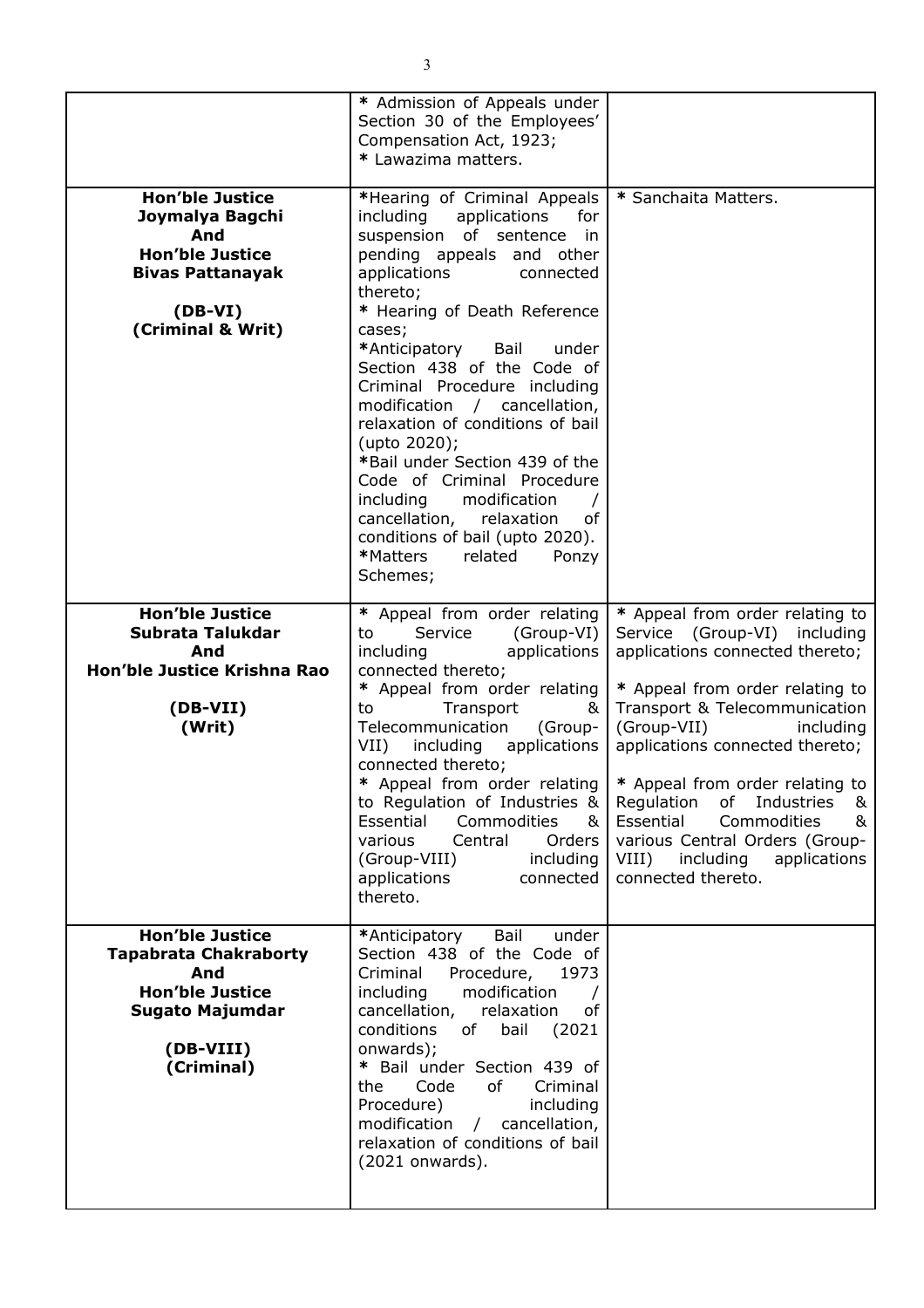| <b>Hon'ble Justice</b><br><b>Arijit Banerjee</b><br>And<br><b>Hon'ble Justice</b><br><b>Kausik Chanda</b><br>$(DB-IX)$<br>(Writ)<br><b>Hon'ble Justice</b> | * Appeal from order relating<br>to Land (Group-I) including<br>applications<br>connected<br>thereto;<br>* Appeal from order relating<br>Municipalities,<br>to<br>$Co-$<br>operatives &<br>Panchayats<br>under Group-V including<br>applications<br>connected<br>thereto;<br>* Review petitions, contempt<br>applications<br>(including)<br>applications<br>connected<br>thereto) of the Division Bench,<br>Hon'ble Judges whereof are<br>not available due to death,<br>retirement<br>or<br>transfer/elevation.<br>Bail<br>*Anticipatory<br>under | * Appeal from order relating to<br>Land<br>(Group-I)<br>including<br>applications connected thereto;<br>*Appeal from order relating to<br>Municipalities, Co-operatives &<br>Panchayats<br>under<br>Group-V<br>including<br>applications<br>connected thereto;<br>* Review petitions, contempt<br>(including)<br>applications<br>applications connected thereto)<br>of the Division Bench, Hon'ble<br>whereof<br>Judges<br>are<br>not<br>available<br>due<br>to<br>death,<br>retirement<br>or<br>transfer/elevation. |
|------------------------------------------------------------------------------------------------------------------------------------------------------------|---------------------------------------------------------------------------------------------------------------------------------------------------------------------------------------------------------------------------------------------------------------------------------------------------------------------------------------------------------------------------------------------------------------------------------------------------------------------------------------------------------------------------------------------------|----------------------------------------------------------------------------------------------------------------------------------------------------------------------------------------------------------------------------------------------------------------------------------------------------------------------------------------------------------------------------------------------------------------------------------------------------------------------------------------------------------------------|
| <b>Debangsu Basak</b><br>And<br><b>Hon'ble Justice</b><br><b>Bibhas Ranjan De</b><br>$(DB-X)$<br>(Criminal)                                                | Section 438 of the Code of<br>Criminal<br>Procedure,<br>1973<br>modification<br>including<br>cancellation,<br>relaxation<br>of<br>conditions<br>bail<br>of<br>(2021)<br>onwards);<br>* Bail under Section 439 of<br>Code<br>of<br>Criminal<br>the.<br>Procedure)<br>including<br>modification / cancellation,<br>relaxation of conditions of bail<br>(2021 onwards).                                                                                                                                                                              |                                                                                                                                                                                                                                                                                                                                                                                                                                                                                                                      |
|                                                                                                                                                            | <b>Single Bench</b>                                                                                                                                                                                                                                                                                                                                                                                                                                                                                                                               |                                                                                                                                                                                                                                                                                                                                                                                                                                                                                                                      |
| The Hon'ble The Chief Justice<br><b>Prakash Shrivastava</b><br>$(SB-I)$<br>(Civil)                                                                         | * Matters related to Section 11<br>of<br>the<br>Arbitration<br>and<br>Conciliation Act, 1996<br>and<br>applications connected thereto.                                                                                                                                                                                                                                                                                                                                                                                                            | * Matters related to Section 11<br>of<br>the<br>Arbitration<br>and<br>Conciliation Act, 1996<br>and<br>applications connected thereto.                                                                                                                                                                                                                                                                                                                                                                               |
| <b>Hon'ble Justice</b><br><b>T.S. Sivagnanam</b><br>(Writ)                                                                                                 | * Writ matters irrespective of<br>classification<br>upto<br>2011<br>applications<br>including<br>connected thereto.                                                                                                                                                                                                                                                                                                                                                                                                                               | * Writ matters irrespective of<br>classification<br>upto<br>2011<br>including<br>applications<br>connected thereto.                                                                                                                                                                                                                                                                                                                                                                                                  |
| Hon'ble Justice I.P. Mukerji<br>(Writ)                                                                                                                     | $\ast$<br>Writ matters irrespective<br>classification<br>2010<br>upto<br>including<br>applications<br>connected thereto.                                                                                                                                                                                                                                                                                                                                                                                                                          | $\ast$<br>Writ matters<br>irrespective<br>classification<br>2010<br>upto<br>applications<br>including<br>connected thereto.                                                                                                                                                                                                                                                                                                                                                                                          |
| <b>Hon'ble Justice</b><br><b>Harish Tandon</b><br>(Civil)                                                                                                  | * Civil Revision matters upto<br>2010<br>including<br>applications<br>connected thereto.                                                                                                                                                                                                                                                                                                                                                                                                                                                          |                                                                                                                                                                                                                                                                                                                                                                                                                                                                                                                      |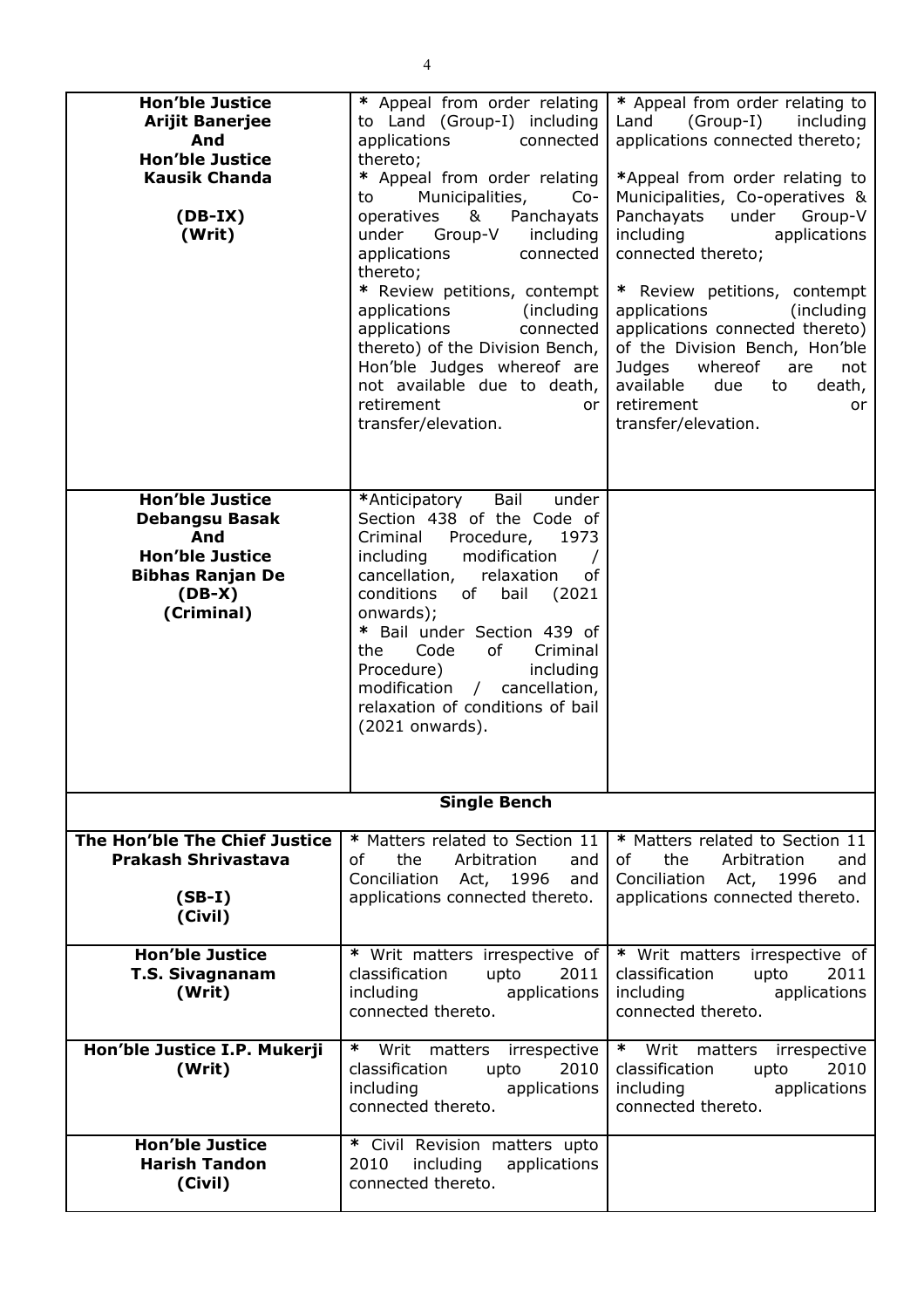| <b>Hon'ble Justice Soumen Sen</b><br>(Writ)                                | * Writ matters irrespective of<br>classification<br>upto<br>2010<br>applications<br>including<br>connected thereto.                                                                                                                                                                            | * Writ matters irrespective of<br>classification<br>upto<br>2010<br>applications<br>including<br>connected thereto.                                                                                                                                                                                  |
|----------------------------------------------------------------------------|------------------------------------------------------------------------------------------------------------------------------------------------------------------------------------------------------------------------------------------------------------------------------------------------|------------------------------------------------------------------------------------------------------------------------------------------------------------------------------------------------------------------------------------------------------------------------------------------------------|
| <b>Hon'ble Justice</b><br>Joymalya Bagchi<br>(Criminal)                    | * Criminal revision matters<br>2013<br>including<br>upto<br>applications connected thereto.                                                                                                                                                                                                    |                                                                                                                                                                                                                                                                                                      |
| <b>Hon'ble Justice</b><br>Subrata Talukdar<br>(Writ)                       | * Writ matters irrespective of<br>classification<br>upto<br>2010<br>applications<br>including<br>connected thereto.                                                                                                                                                                            | * Writ matters irrespective of<br>classification<br>upto<br>2010<br>including<br>applications<br>connected thereto.                                                                                                                                                                                  |
| <b>Hon'ble Justice</b><br><b>Tapabrata Chakraborty</b><br>(Writ)           | * Writ matters irrespective of<br>classification<br>upto<br>2010<br>including applications<br>connected thereto.                                                                                                                                                                               | * Writ matters irrespective of<br>classification<br>upto<br>2010<br>including applications<br>connected thereto.                                                                                                                                                                                     |
| <b>Hon'ble Justice</b><br><b>Arijit Banerjee</b><br>(Civil)                | * Civil Revision matters upto<br>including applications<br>2010<br>connected thereto.                                                                                                                                                                                                          |                                                                                                                                                                                                                                                                                                      |
| <b>Hon'ble Justice</b><br><b>Debangsu Basak</b><br>(Writ)                  | * Writ matters irrespective of<br>classification<br>upto<br>2010<br>including applications<br>connected thereto.                                                                                                                                                                               | * Writ matters irrespective of<br>classification<br>upto<br>2010<br>including<br>applications<br>connected thereto.                                                                                                                                                                                  |
| <b>Hon'ble Justice</b><br>Rajasekhar Mantha<br>$(SB-II)$<br>(Writ)         | * Matters (motion and hearing)<br>under Article<br>226 of the<br>Constitution of India relating to<br>under Group-IX<br>Residuary<br>(excluding matters related to<br>Electricity, Public Premises<br>Unauthorised Occupants Act,<br>1971) including applications<br>connected thereto.        | * Matters (motion and hearing)<br>226<br>under Article<br>of<br>the<br>Constitution of India relating to<br>Residuary<br>under Group-IX<br>(excluding matters related to<br>Electricity, Public<br>Premises<br>Unauthorised Occupants Act,<br>1971) including<br>applications<br>connected thereto.  |
| <b>Hon'ble Justice</b><br>Sabyasachi Bhattacharyya<br>$(SB-III)$<br>(Writ) | * Matters (motion and hearing)<br>under Article<br>226 of the<br>Constitution of India relating to<br>Residuary<br>under<br>Group-IX<br>(matters related to Electricity,<br>Public Premises (Eviction of<br>Unauthorised Occupants) Act,<br>1971) including applications<br>connected thereto. | * Matters (motion and hearing)<br>under Article<br>226<br>of the<br>Constitution of India relating to<br>under<br>Residuary<br>Group-IX<br>(matters related to Electricity,<br>Public Premises (Eviction of<br>Unauthorised Occupants) Act,<br>1971) including<br>applications<br>connected thereto. |
| <b>Hon'ble Justice</b><br>Moushumi Bhattacharya<br>$(SB-IV)$<br>(Writ)     | * Matters (motion & hearing)<br>226<br>Article<br>of the<br>under<br>Constitution of India relating to<br>universities<br>colleges,<br>and<br>libraries<br>under<br>Group-II<br>including<br>services<br>and<br>applications connected thereto;                                                | * Matters (motion & hearing)<br>226<br>Article<br>of<br>the<br>under<br>Constitution of India relating to<br>colleges,<br>universities<br>and<br>libraries<br>under<br>Group-II<br>including<br>services<br>and<br>applications connected thereto;                                                   |
|                                                                            | * Matters (motion & hearing)<br>226<br>under Article<br>of the<br>Constitution of India relating to<br>Transport<br>and                                                                                                                                                                        | * Matters (motion & hearing)<br>Article<br>226<br>under<br>of<br>the<br>Constitution of India relating to<br>Transport<br>and                                                                                                                                                                        |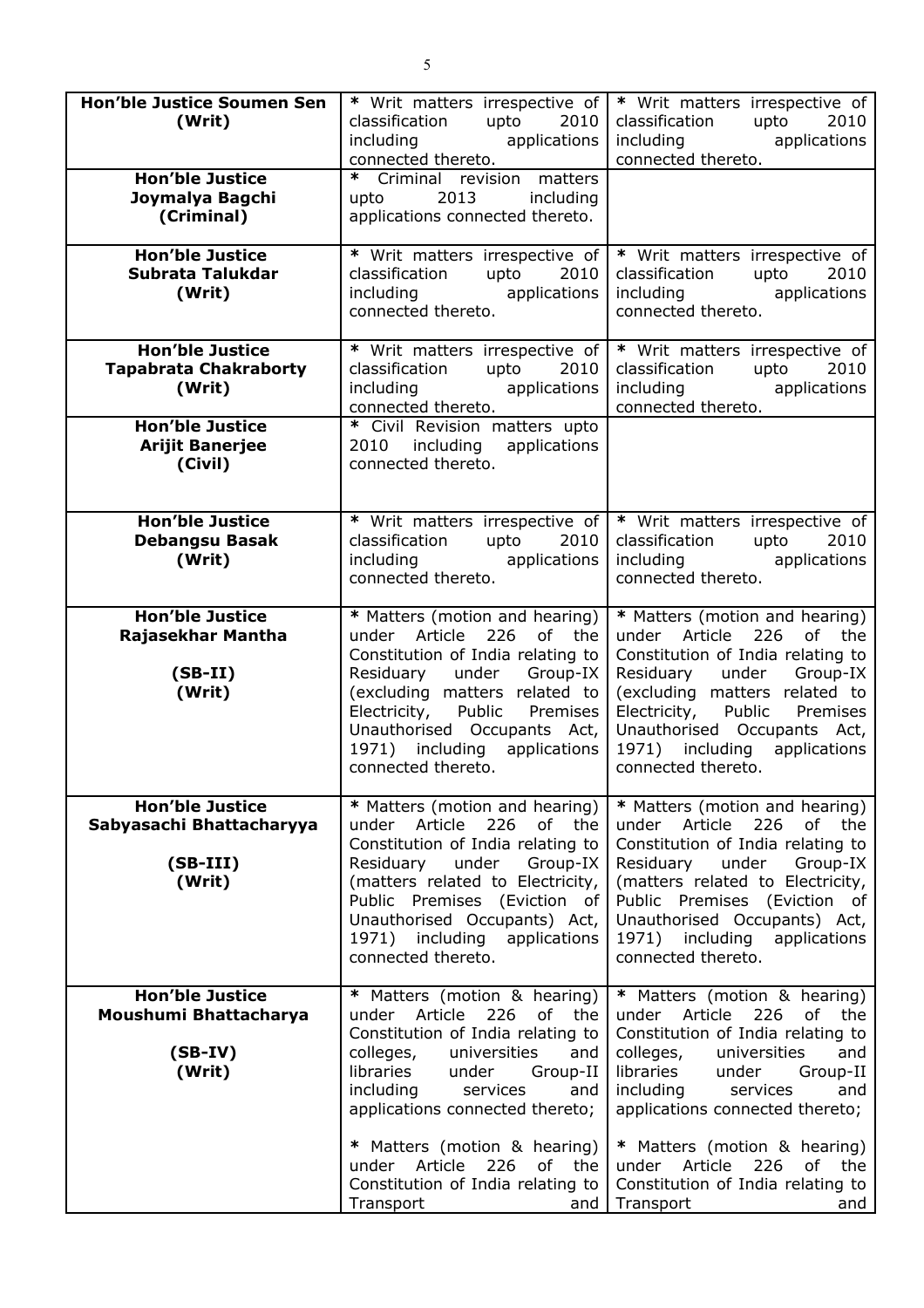|                                                                          | Telecommunication<br>under<br>Group-VII and<br>applications<br>connected thereto.                                                                                                                                                                                                                           | Telecommunication<br>under<br>Group-VII<br>and<br>applications<br>connected thereto.                                                                                                                                                                                                                                                                                                                                                                                                                                                                                                                                                                                                                                                                                                     |
|--------------------------------------------------------------------------|-------------------------------------------------------------------------------------------------------------------------------------------------------------------------------------------------------------------------------------------------------------------------------------------------------------|------------------------------------------------------------------------------------------------------------------------------------------------------------------------------------------------------------------------------------------------------------------------------------------------------------------------------------------------------------------------------------------------------------------------------------------------------------------------------------------------------------------------------------------------------------------------------------------------------------------------------------------------------------------------------------------------------------------------------------------------------------------------------------------|
| <b>Hon'ble Justice</b><br><b>Shekhar B. Saraf</b><br>$(SB-V)$<br>(Civil) | of<br>completion<br>After<br>the<br>Commercial Division matters,<br>will take up--<br>* Review petitions, contempt<br>applications<br>(including<br>applications connected thereto)<br>of the Single Bench, Hon'ble<br>Judge whereof is not available<br>due to death, retirement or<br>transfer/elevation. | completion<br>of<br>the<br>After<br>Commercial Division<br>matters,<br>will take up--<br>∗<br>Interlocutory<br>matters<br>(Excluding matters related to<br>Section 36 of the Arbitration<br>and Conciliation Act, 1996)<br>Intellectual<br>Property<br>and<br>Rights matters (except suits);<br>* Review petitions, contempt<br>applications<br>(including)<br>applications connected thereto)<br>of the Single Bench, Hon'ble<br>Judge whereof is not available<br>due to death, retirement or<br>transfer/elevation.                                                                                                                                                                                                                                                                   |
| <b>Hon'ble Justice</b><br>Rajarshi Bharadwaj<br>(Writ)                   | * Writ petition irrespective of<br>classification<br>including<br>applications thereto upto 2012.                                                                                                                                                                                                           | * Writ petition irrespective of<br>classification<br>including<br>applications thereto upto 2012.                                                                                                                                                                                                                                                                                                                                                                                                                                                                                                                                                                                                                                                                                        |
| <b>Hon'ble Justice</b><br><b>Shampa Sarkar</b><br>$(SB-VI)$<br>(Writ)    | * Matters (motion & hearing)<br>Article<br>226<br>of the<br>under<br>Constitution of India relating to<br>Municipalities, Panchayats and<br>Co-operative Societies under<br>Group-V including applications<br>connected<br>thereto<br>(2017)<br>onwards).                                                   | * Matters (motion & hearing)<br>under Article<br>226<br>of<br>the<br>Constitution of India relating to<br>Municipalities, Panchayats and<br>Co-operative Societies under<br>Group-V including applications<br>connected<br>thereto<br>(2017)<br>onwards).                                                                                                                                                                                                                                                                                                                                                                                                                                                                                                                                |
| <b>Hon'ble Justice</b><br>Ravi Krishan Kapur<br>$(SB-VII)$<br>(Civil)    |                                                                                                                                                                                                                                                                                                             | After<br>completion<br>of<br>the<br>Commercial Division<br>matters,<br>will take $up-*$ Matters relating<br>Companies Act including<br>to<br>suits against companies (in<br>liquidation),<br>admiralty<br>and<br>contempt matters relating to<br>Company Law<br>Board<br>and<br>misfeasance;<br>Insolvency<br>matters;<br>* Matters under Arbitration Act,<br>1940<br>and<br>Arbitration<br>&<br>Conciliation<br>1996<br>Act,<br>(excluding matters pertaining<br>to Section 11 of the Act)<br>including<br>applications<br>connected thereto (Including all<br>matters related to Section 36 of<br>the Arbitration and Conciliation<br>Act, 1996);<br>$\ast$<br>Hearing<br>of<br>suits<br>and<br>applications connected thereto<br>excluding the matters assigned<br>to other Bench(s). |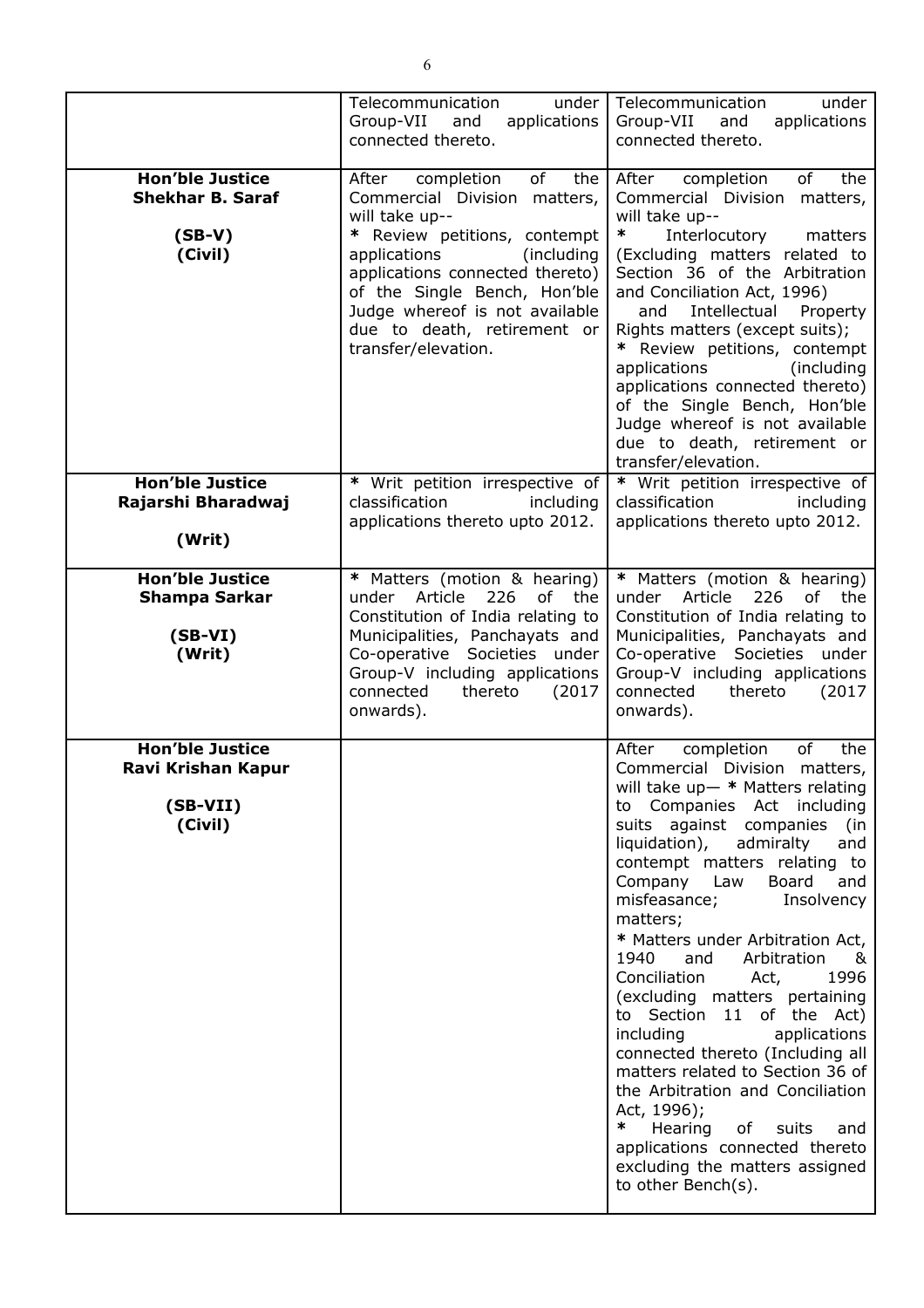| <b>Hon'ble Justice</b><br><b>Arindam Mukherjee</b><br>(SB-VIII)<br>(Writ)    | * Matters (motion & hearing)<br>226<br>under<br>Article<br>of the<br>Constitution of India relating to<br>service under Group VI and<br>applications connected thereto.                                                                                                                                                                                                                                                                                                                                                  | * Matters (motion & hearing)<br>under Article<br>226<br>оf<br>the<br>Constitution of India relating to<br>service under Group VI and<br>applications connected thereto.                                                                                                                                                                                                                                                                                                                                                           |
|------------------------------------------------------------------------------|--------------------------------------------------------------------------------------------------------------------------------------------------------------------------------------------------------------------------------------------------------------------------------------------------------------------------------------------------------------------------------------------------------------------------------------------------------------------------------------------------------------------------|-----------------------------------------------------------------------------------------------------------------------------------------------------------------------------------------------------------------------------------------------------------------------------------------------------------------------------------------------------------------------------------------------------------------------------------------------------------------------------------------------------------------------------------|
| <b>Hon'ble Justice</b><br><b>Biswajit Basu</b><br>$(SB-IX)$<br>(Civil)       | * Admission and hearing of<br>Civil Revisions under Article<br>227 of the Constitution of India<br>including<br>applications<br>connected thereto (upto 2019);<br>* Hearing of Second Appeal,<br>Second Miscellaneous Appeal<br>irrespective of years including<br>applications connected thereto;<br>* Matters relating to contempt<br>(civil) of sub-ordinate Courts to<br>be heard by a Judge sitting<br>singly.                                                                                                      |                                                                                                                                                                                                                                                                                                                                                                                                                                                                                                                                   |
| <b>Hon'ble Justice</b><br>Amrita Sinha<br>$(SB-X)$<br>(Writ)                 | * Matters (motion & hearing)<br>under Article 226<br>of the<br>Constitution of India relating to<br>under<br>Group-II<br>Education<br>(related to primary education,<br>madrasah including services)<br>including<br>applications<br>connected thereto;<br>* Matters (motion & hearing)<br>under Article 226<br>of the<br>Constitution of India relating to<br>Regulation<br>of<br>Industries<br>&<br>Essential<br>Commodities<br>&<br>various Central Orders under<br>Group VIII and applications<br>connected thereto. | * Matters (motion & hearing)<br>226<br>under Article<br>of the<br>Constitution of India relating to<br>under<br>Education<br>Group-II<br>(related to primary education,<br>madrasah including services)<br>including<br>applications<br>connected thereto;<br>* Matters (motion & hearing)<br>under Article<br>226<br>of the<br>Constitution of India relating to<br>Industries<br>Regulation<br>of<br>&<br>Essential<br>Commodities<br>&<br>various Central Orders under<br>Group VIII and<br>applications<br>connected thereto. |
| <b>Hon'ble Justice</b><br><b>Abhijit Gangopadhyay</b><br>$(SB-XI)$<br>(Writ) | * Matters (motion & hearing)<br>Article 226<br>of the<br>under<br>Constitution of India relating to<br>Education<br>under<br>Group-II<br>including<br>services<br>and<br>applications connected thereto.<br>(Excluding matters relating to<br>primary education, colleges,<br>madrasah,<br>universities<br>and<br>libraries<br>under<br>Group-II<br>including<br>services<br>and<br>applications<br>connected<br>thereto).                                                                                               | * Matters (motion & hearing)<br>under Article<br>226<br>of the<br>Constitution of India relating to<br>Education<br>under<br>Group-II<br>including<br>applications<br>connected thereto. (Excluding<br>matters relating to primary<br>education, madrasah, colleges,<br>universities and libraries under<br>Group-II including services and<br>applications<br>connected<br>thereto).                                                                                                                                             |
| Hon'ble Justice Jay Sengupta<br>$(SB-XII)$<br>(Criminal)                     | ∗<br>Criminal<br>revision<br>matters<br>applications<br>including<br>connected<br>thereto<br>(2021)<br>onwards);                                                                                                                                                                                                                                                                                                                                                                                                         |                                                                                                                                                                                                                                                                                                                                                                                                                                                                                                                                   |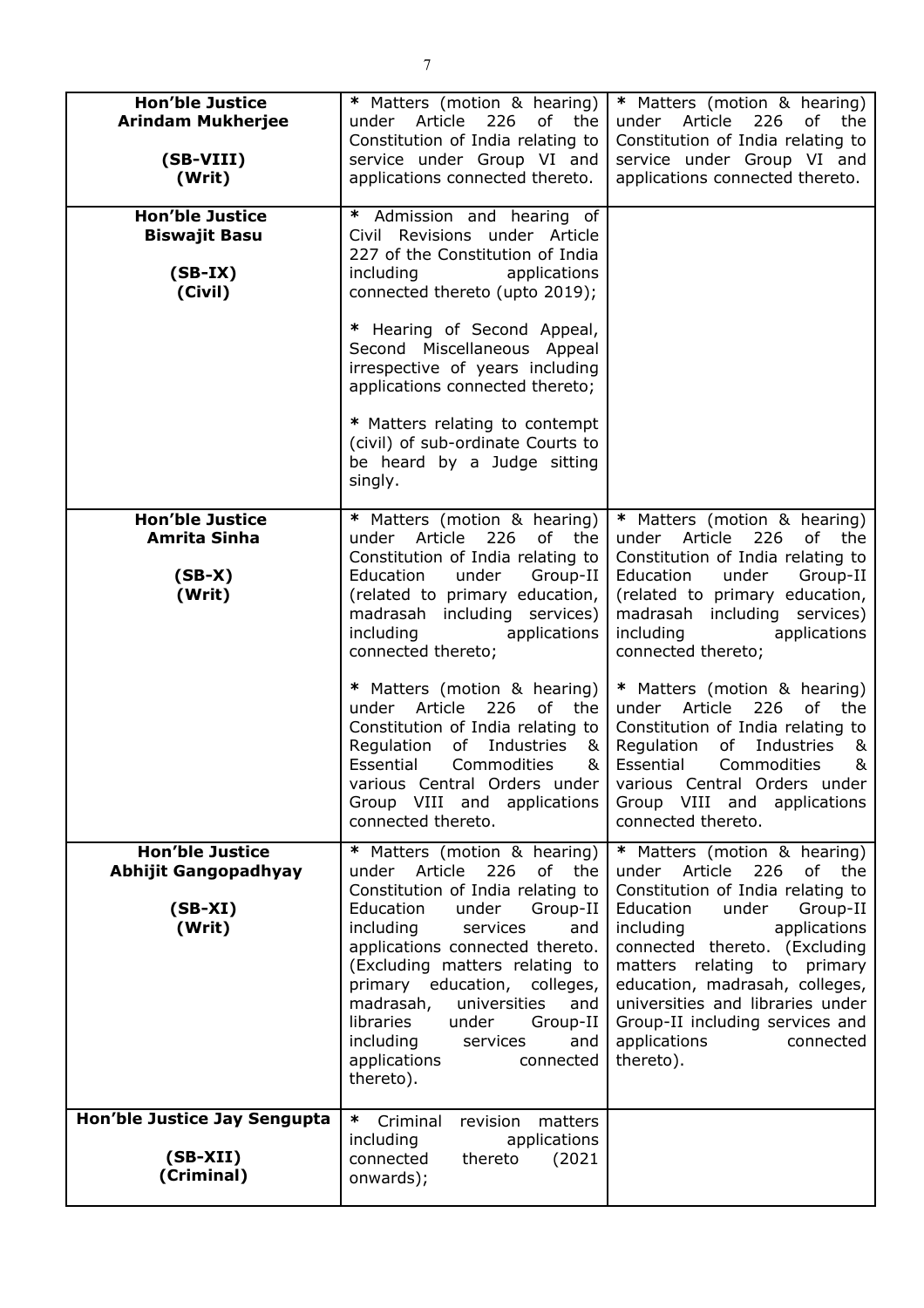|                                                                              | * Reference under Section 395<br>of the Code<br>of<br>Criminal<br>Procedure, 1973.                                                                                                                                                                                              |                                                                                                                                                                                                                                       |
|------------------------------------------------------------------------------|---------------------------------------------------------------------------------------------------------------------------------------------------------------------------------------------------------------------------------------------------------------------------------|---------------------------------------------------------------------------------------------------------------------------------------------------------------------------------------------------------------------------------------|
| <b>Hon'ble Justice</b><br><b>Bibek Chaudhuri</b><br>(SB-XIII)<br>(Criminal)  | Admission and Hearing of<br>*<br>Criminal Appeal irrespective of<br>year including application for<br>suspension of sentence<br>in<br>pending appeals and other<br>applications connected thereto;<br>* Hearing of criminal appeals<br>relating to 'crime<br>against<br>women'. |                                                                                                                                                                                                                                       |
| <b>Hon'ble Justice</b><br><b>Subhasis Dasgupta</b>                           | * Applications under Section 24<br>of the Code of Civil Procedure;                                                                                                                                                                                                              |                                                                                                                                                                                                                                       |
| $(SB-XIV)$<br>(Civil)                                                        | Hearing of Second Appeal,<br>×,<br>Second Miscellaneous Appeal<br>irrespective of years including<br>applications connected thereto;                                                                                                                                            |                                                                                                                                                                                                                                       |
|                                                                              | * Appeal related to all Claim<br>Cases including applications<br>connected thereto.                                                                                                                                                                                             |                                                                                                                                                                                                                                       |
| <b>Hon'ble Justice Suvra Ghosh</b><br>$(SB-XIV)$<br>(Writ)                   | * Matters (motion & hearing)<br>226<br>of<br>under<br>Article<br>the<br>Constitution of India relating to<br>Land under Group-I including<br>applications connected thereto;                                                                                                    | * Matters (motion & hearing)<br>under<br>Article<br>226<br>of<br>the<br>Constitution of India relating to<br>Land under Group-I including<br>applications connected thereto;                                                          |
|                                                                              | * Matters (motion & hearing)<br>226<br>Article<br>of the<br>under<br>Constitution of India relating to<br>Labour<br>under<br>Group-III<br>including<br>applications<br>connected thereto.                                                                                       | * Matters (motion & hearing)<br>Article<br>226<br>of<br>under<br>the<br>Constitution of India relating to<br>Labour<br>under<br>Group-III<br>including<br>applications<br>connected thereto.                                          |
| <b>Hon'ble Justice</b><br><b>Md. Nizamuddin</b><br>$(SB-XVI)$<br>(Writ)      | * Matters (motion & hearing)<br>under Article 226 of the<br>Constitution of India relating to<br>and<br>Tax<br>Revenue<br>Laws<br>(Excluding Land<br>Revenue)<br>Group-IV<br>under<br>including<br>applications connected thereto.                                              | * Matters (motion & hearing)<br>under Article 226<br>of the<br>Constitution of India relating to<br>and<br>Tax<br>Revenue<br>Laws<br>(Excluding Land<br>Revenue)<br>Group-IV<br>including<br>under<br>applications connected thereto. |
| <b>Hon'ble Justice</b><br><b>Tirthankar Ghosh</b><br>(SB-XVII)<br>(Criminal) | * Bail under Section 439 of the<br>Code of Criminal Procedure,<br>1973 including<br>modification/<br>cancellation and relaxation of<br>conditions of bail.                                                                                                                      |                                                                                                                                                                                                                                       |
| <b>Hon'ble Justice</b><br><b>Hiranmay Bhattacharyya</b><br>(Writ)            | * Writ Petition irrespective of<br>classification and applications<br>connected thereto.                                                                                                                                                                                        | * Writ Petition irrespective of<br>classification and applications<br>connected thereto.                                                                                                                                              |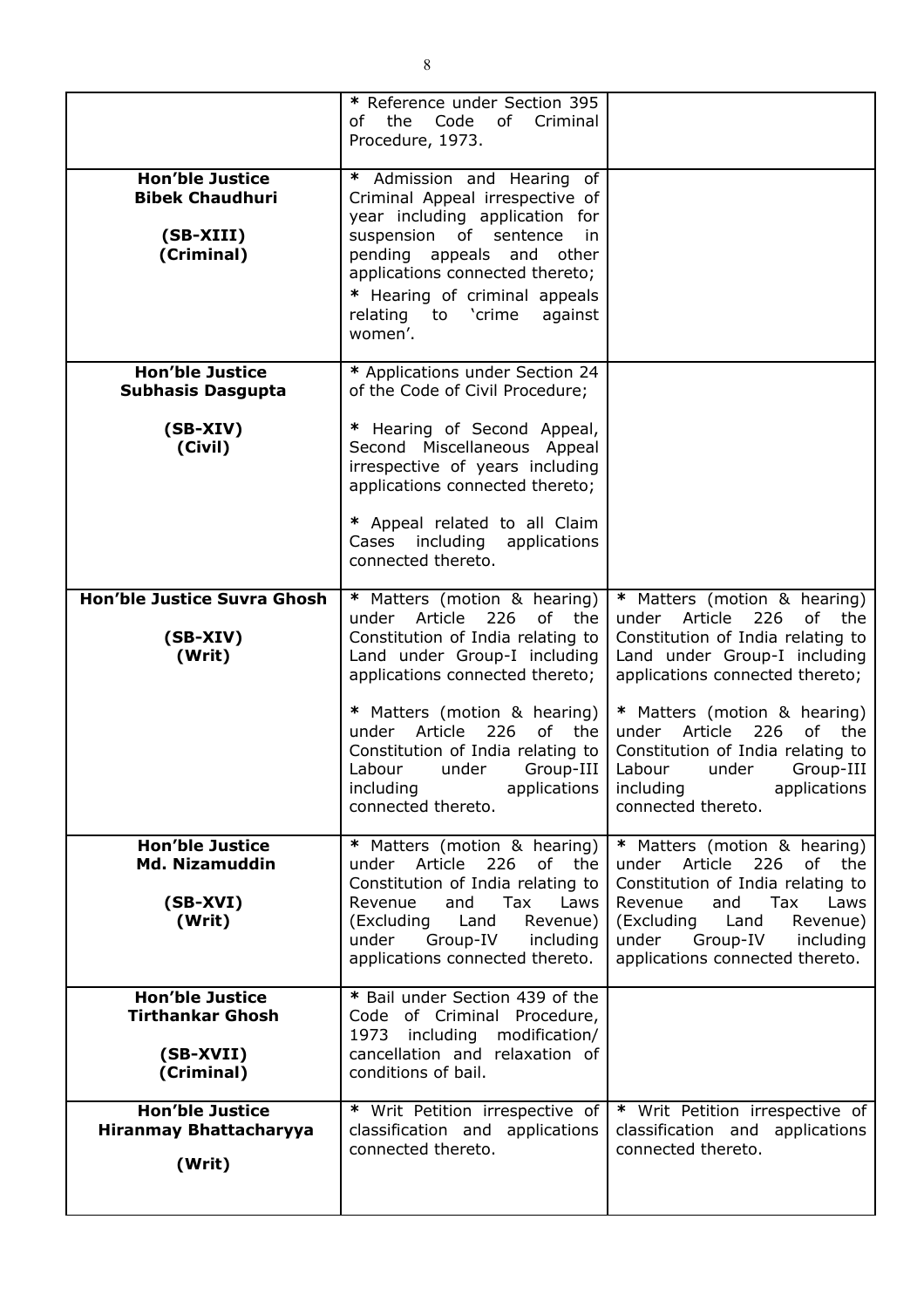| <b>Hon'ble Justice</b><br>Saugata Bhattacharyya<br>(SB-XVIII)<br>(Writ)      | ∗<br>Hearing of writ petition<br>irrespective of classification and<br>including<br>applications<br>year<br>connected thereto;<br>* Matters (motion & hearing)<br>226<br>of the<br>Article<br>under<br>Constitution of India relating to<br>Municipalities, Panchayats and<br>Co-operative Societies under<br>Group-V including applications<br>connected thereto (upto 2016). | $\ast$<br>Hearing of writ petition<br>irrespective of classification and<br>including<br>year<br>applications<br>connected thereto;<br>* Matters (motion & hearing)<br>under Article<br>226<br>of the<br>Constitution of India relating to<br>Municipalities, Panchayats and<br>Co-operative Societies under<br>Group-V including applications<br>connected thereto (upto 2016). |
|------------------------------------------------------------------------------|--------------------------------------------------------------------------------------------------------------------------------------------------------------------------------------------------------------------------------------------------------------------------------------------------------------------------------------------------------------------------------|----------------------------------------------------------------------------------------------------------------------------------------------------------------------------------------------------------------------------------------------------------------------------------------------------------------------------------------------------------------------------------|
| <b>Hon'ble Justice</b><br><b>Kausik Chanda</b><br>(Criminal)                 | * Hearing of Criminal Revisions<br>irrespective of years including<br>connected applications thereto.                                                                                                                                                                                                                                                                          | * Hearing of Criminal Revisions<br>irrespective of years including<br>connected applications thereto.                                                                                                                                                                                                                                                                            |
| <b>Hon'ble Justice</b><br>Aniruddha Roy<br>(Writ)                            | * Writ Petition irrespective of<br>classification and applications<br>connected thereto.                                                                                                                                                                                                                                                                                       | * Writ Petition irrespective of<br>classification and applications<br>connected thereto.                                                                                                                                                                                                                                                                                         |
| <b>Hon'ble Justice</b><br><b>Kesang Doma Bhutia</b><br>$(SB-XIX)$<br>(Civil) | * Admission and hearing of<br>Civil Revisions under Article<br>227 of the Constitution of India<br>including<br>applications<br>connected<br>thereto<br>(2020)<br>onwards);<br>* Hearing of Second Appeal,<br>Second Miscellaneous Appeal<br>irrespective of years including<br>applications connected thereto.                                                                |                                                                                                                                                                                                                                                                                                                                                                                  |
| <b>Hon'ble Justice</b><br><b>Rabindranath Samanta</b><br>(Criminal)          | * Hearing of Criminal Appeal<br>2010<br>including<br>upto<br>applications connected thereto.                                                                                                                                                                                                                                                                                   |                                                                                                                                                                                                                                                                                                                                                                                  |
| <b>Hon'ble Justice</b><br><b>Sugato Majumdar</b><br>(Civil)                  | * Civil Revision matters upto<br>2013<br>including<br>applications<br>connected thereto.                                                                                                                                                                                                                                                                                       |                                                                                                                                                                                                                                                                                                                                                                                  |
| <b>Hon'ble Justice</b><br><b>Bivas Pattanayak</b><br>(Civil)                 | * Hearing of Second Appeal,<br>Second Miscellaneous Appeal,<br>Claim<br>Cases<br>including<br>applications connected thereto.                                                                                                                                                                                                                                                  |                                                                                                                                                                                                                                                                                                                                                                                  |
| <b>Hon'ble Justice</b><br>Ananda Kumar Mukherjee<br>$(SB-XX)$<br>(Criminal)  | ∗<br>Criminal<br>revision<br>matters<br>applications<br>including<br>connected thereto (upto 2020).                                                                                                                                                                                                                                                                            |                                                                                                                                                                                                                                                                                                                                                                                  |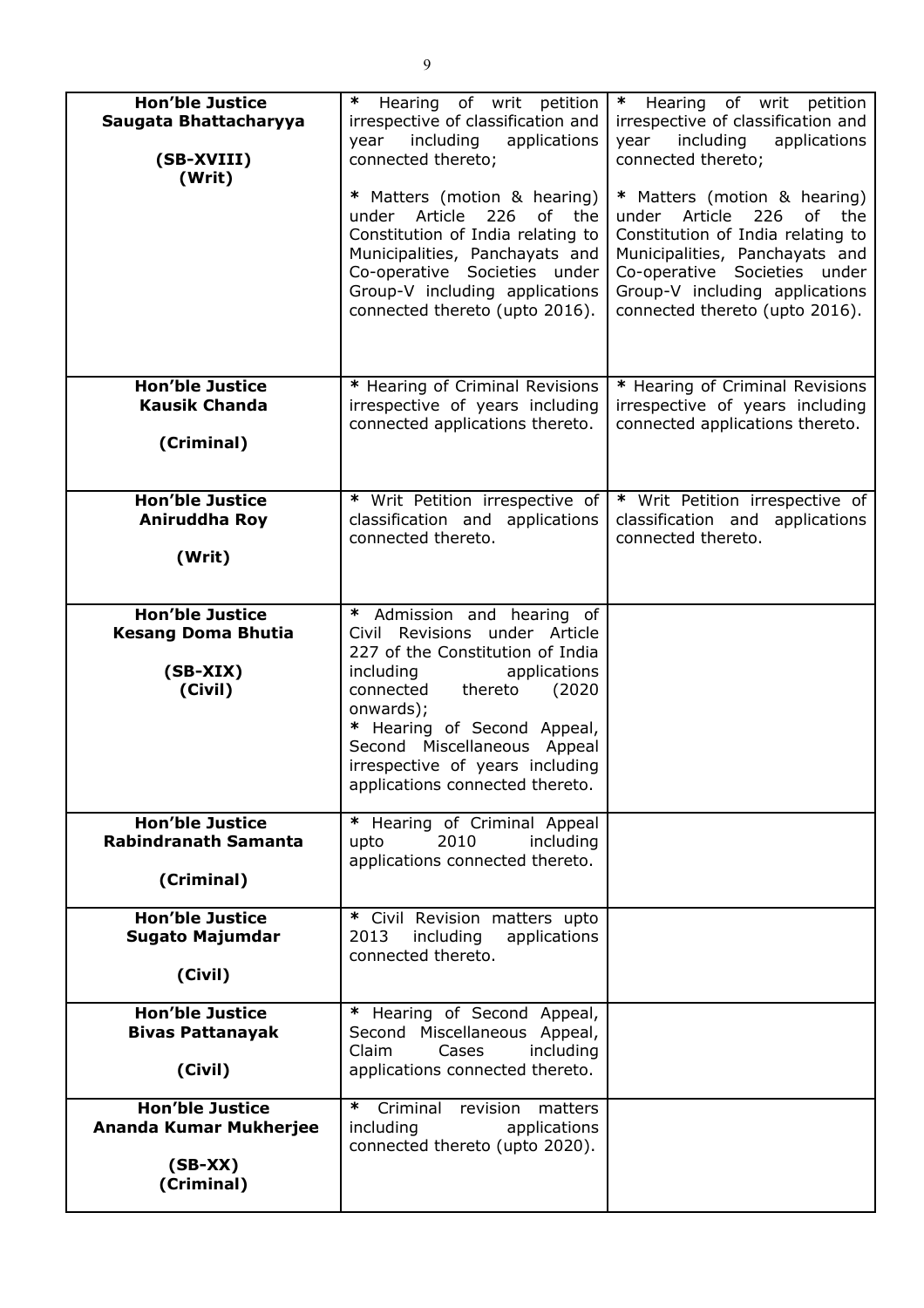| Hon'ble Justice Krishna Rao<br>(Writ)                           | * Writ Petition irrespective of<br>classification and applications<br>connected thereto.                                                                                                                                                                                    | * Writ Petition irrespective of<br>classification and applications<br>connected thereto. |
|-----------------------------------------------------------------|-----------------------------------------------------------------------------------------------------------------------------------------------------------------------------------------------------------------------------------------------------------------------------|------------------------------------------------------------------------------------------|
| <b>Hon'ble Justice</b><br><b>Bibhas Ranjan De</b><br>(Criminal) | ∗<br>Criminal Revision<br>matters<br>applications<br>including<br>connected thereto irrespective<br>of years;<br>Criminal Appeal irrespective<br>of years including applications<br>connected thereto.                                                                      |                                                                                          |
| Hon'ble Justice Ajoy Kumar<br><b>Mukherjee</b><br>(Civil)       | $\ast$<br>Civil<br><b>Revision</b><br>matters<br>applications<br>including<br>connected thereto irrespective<br>of years;<br>Hearing of Second Appeal,<br>Second Miscellaneous Appeal,<br>Claim Cases irrespective of<br>years including applications<br>connected thereto. |                                                                                          |

### **IN THE HIGH COURT AT CALCUTTA Commercial Appellate Division & Commercial Division From 6th December, 2021 (Monday)**

| <b>DIVISION BENCH</b>                   |                                                                                                                                                                                                             |  |
|-----------------------------------------|-------------------------------------------------------------------------------------------------------------------------------------------------------------------------------------------------------------|--|
| Hon'ble Justice I.P. Mukerji<br>And     | * Will sit together to take up all Appeals under Commercial<br>Courts, Commercial Division and Commercial Appellate                                                                                         |  |
| <b>Hon'ble Justice</b><br>Aniruddha Roy | Division of the High Court's Act, 2015.                                                                                                                                                                     |  |
| $DB - III$                              |                                                                                                                                                                                                             |  |
|                                         | <b>SINGLE BENCH</b>                                                                                                                                                                                         |  |
| The Hon'ble The Chief Justice           | * Matters related to Section 11 of the Arbitration and                                                                                                                                                      |  |
| <b>Prakash Shrivastava</b>              | Conciliation Act, 1996 including applications connected<br>thereto.                                                                                                                                         |  |
| $SB-I$                                  |                                                                                                                                                                                                             |  |
| <b>Hon'ble Justice</b>                  | Will hear all Interlocutory applications relating to<br>∗                                                                                                                                                   |  |
| Shekhar B. Saraf                        | commercial disputes including applications connected<br>thereto (Excluding matters related to Section 36 of the                                                                                             |  |
| $SB - V$                                | Arbitration and Conciliation Act, 1996).                                                                                                                                                                    |  |
| <b>Hon'ble Justice</b>                  | * Will hear all suits relating to commercial disputes                                                                                                                                                       |  |
| Ravi Krishan Kapur                      | including applications connected thereto;<br>* All matters pertaining to Arbitration and Conciliation Act,                                                                                                  |  |
| <b>SB-VII</b>                           | 1996 (excluding matters pertaining to Section 11 of the<br>Act) including applications connected thereto (Including all<br>matters related to Section 36 of the Arbitration and<br>Conciliation Act, 1996). |  |